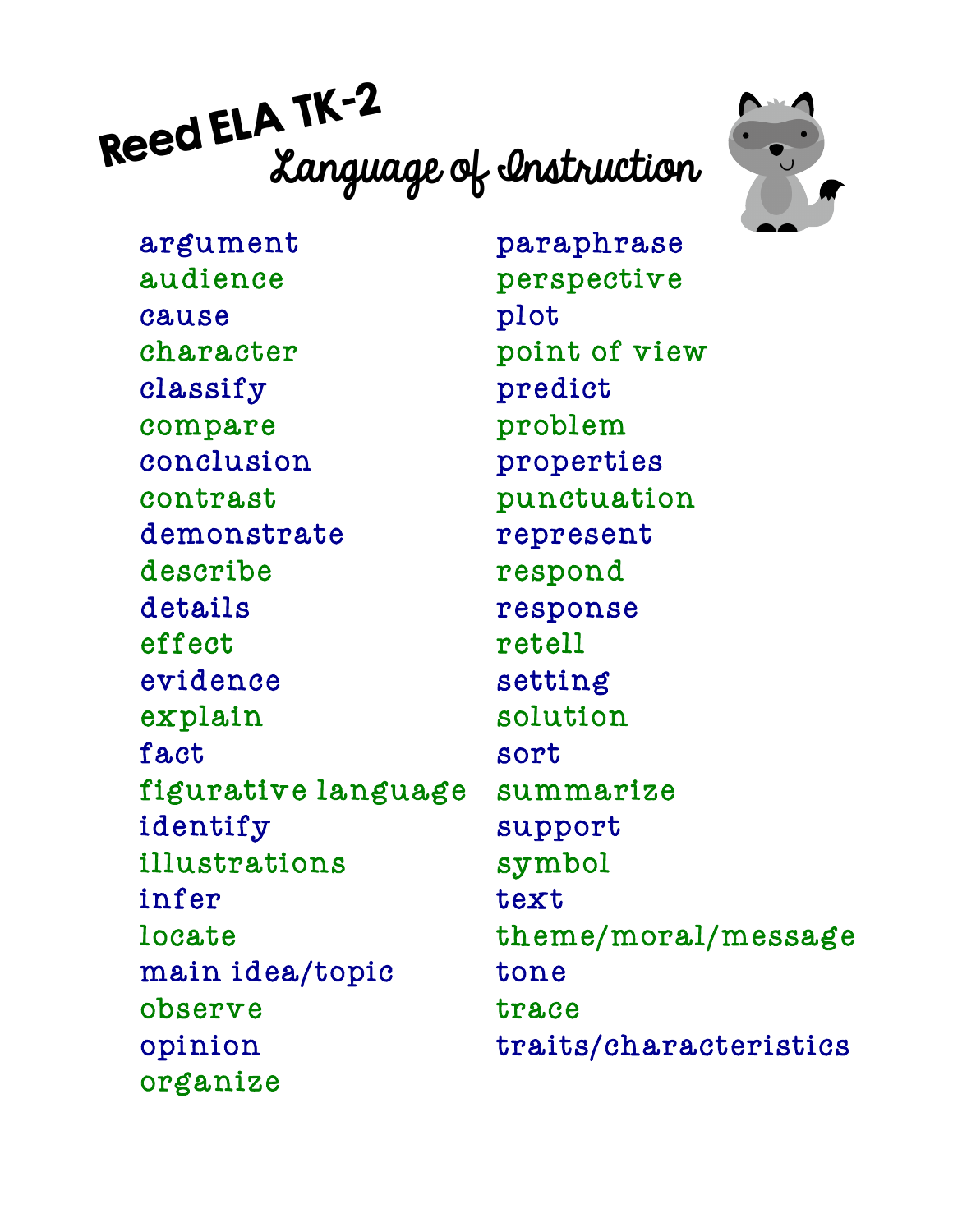## "**I PICK**" a Good Fit Book:

- 1. **I** look at a book
- 2. **P**urpose Why do I want to read it?
- 3. **I**nterest Does it interest me?
- 4. **C**omprehend Do I understand what I'm reading?
- 5. **K**now Do I know most or all of the words?

### **When someone is reading to you and they get stuck on a word:**

- **1. Count to 3 silently and slowly.**
- **2. Ask,** "**Would you like more time or coaching?**"

**Coaching Sheet** (strategies to help; not in any order):

- What strategy have you already tried?
- Cross Check (Does it sound right? Does it look right? Does it make sense?)/Go back and reread
- Skip the word and come back
- Break it up / chunk sounds or syllables together
- Look at the pictures
- Sound it out / slide along the word beginning to end (yourself or with me)
- Do you want me to tell you the word?
- Cover the middle and try the beginning and ending sounds
- What word would fit here?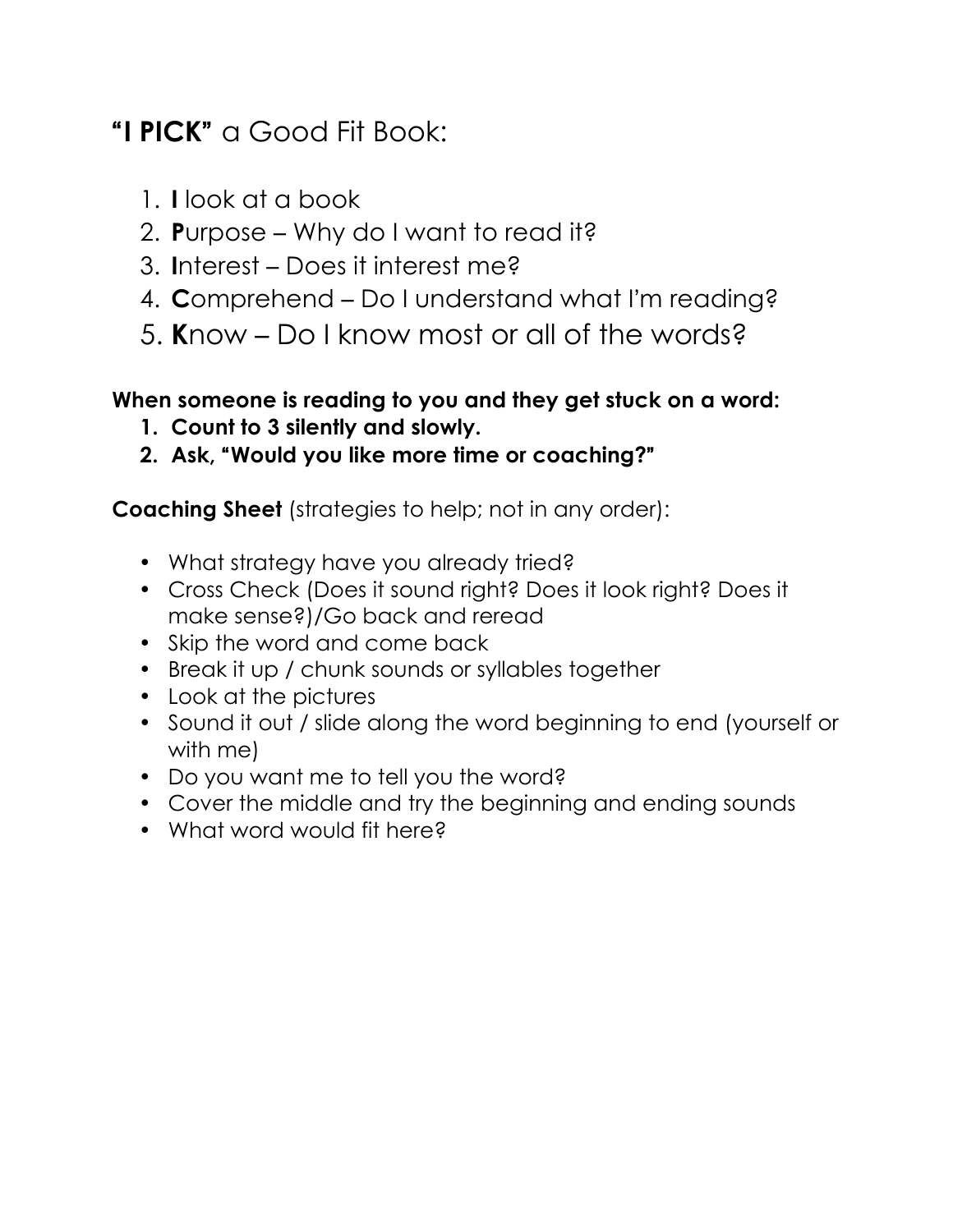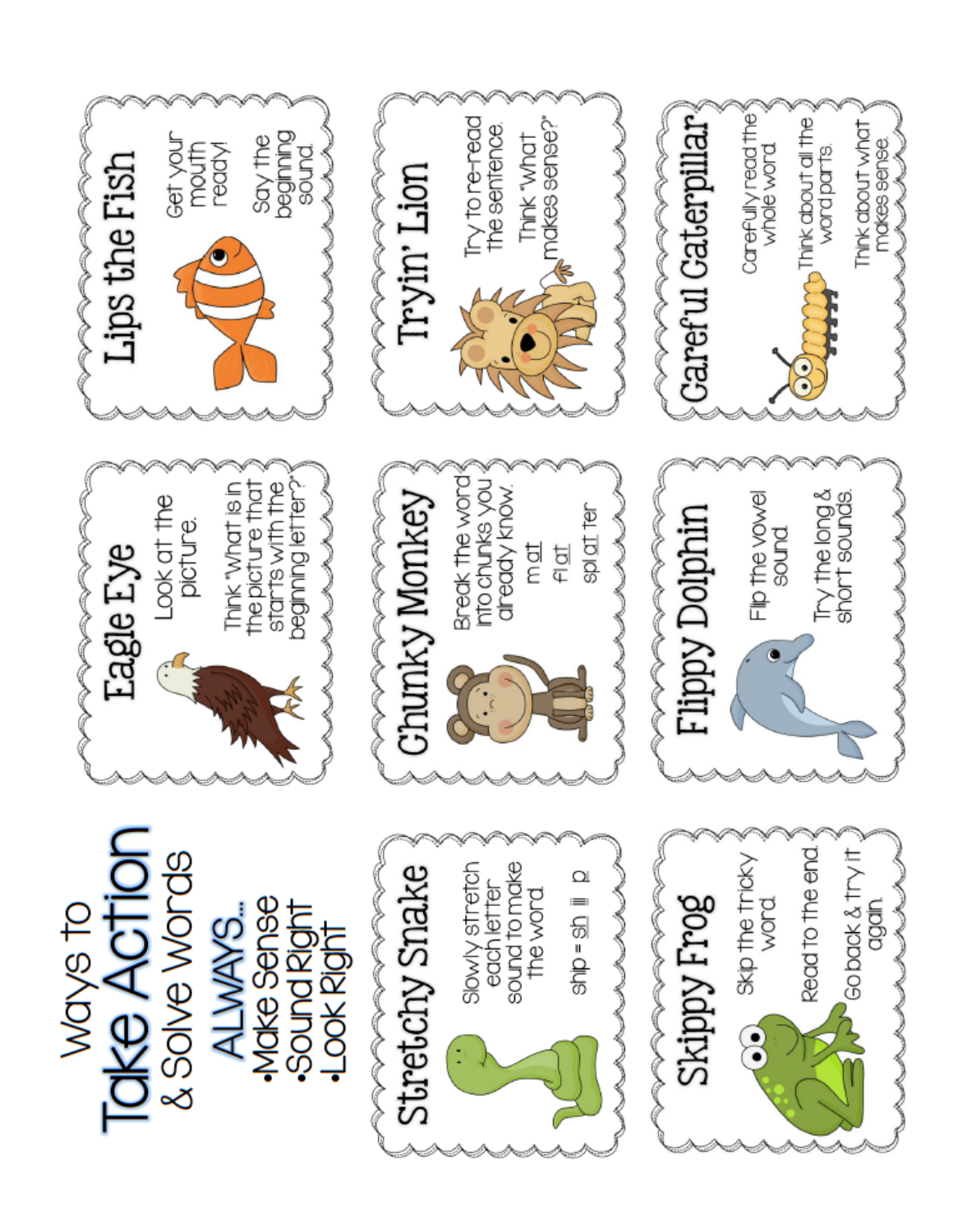# Questions to Support Comprehension of Fiction

#### **Personal and Textual Connections**

- How does the story make you feel?
- Have you ever had similar experiences?
- Does the book remind you of another book?
- How is this story like any other story you know?

#### **Setting**

- Where and when does this story take place?
- Is the place important to the story? How?
- What can you hear, see, feel, or smell as you read?
- How much time passes in the story?

#### **Characters**

- Who is the most interesting character? Why?
- What character is the fairest? Why?
- Who is the bravest character? Why?
- Which character taught you the most?
- What choices did a character have?
- How does one of the characters change? Why?

#### **Plot**

- What is the story problem? How do you think it will be solved?
- What choices did the characters have?
- What was the most important part of the story?
- What are the important events in the story?
- What is the order of events in the story?
- Were you able to predict the story ending?
- How did the story end?
- What lesson does this story teach you about life?
- What do you think will happen next in the story?
- How was the problem resolved?
- Make a sketch or picture of an event in the book.
- What are the most important events of the story?

#### **Theme**

- What is the author's message?
- What is the story really about?
- Why did the author write this story?

#### **Perspective**

- Who tells the story?
- Whose point of view is used in the story?